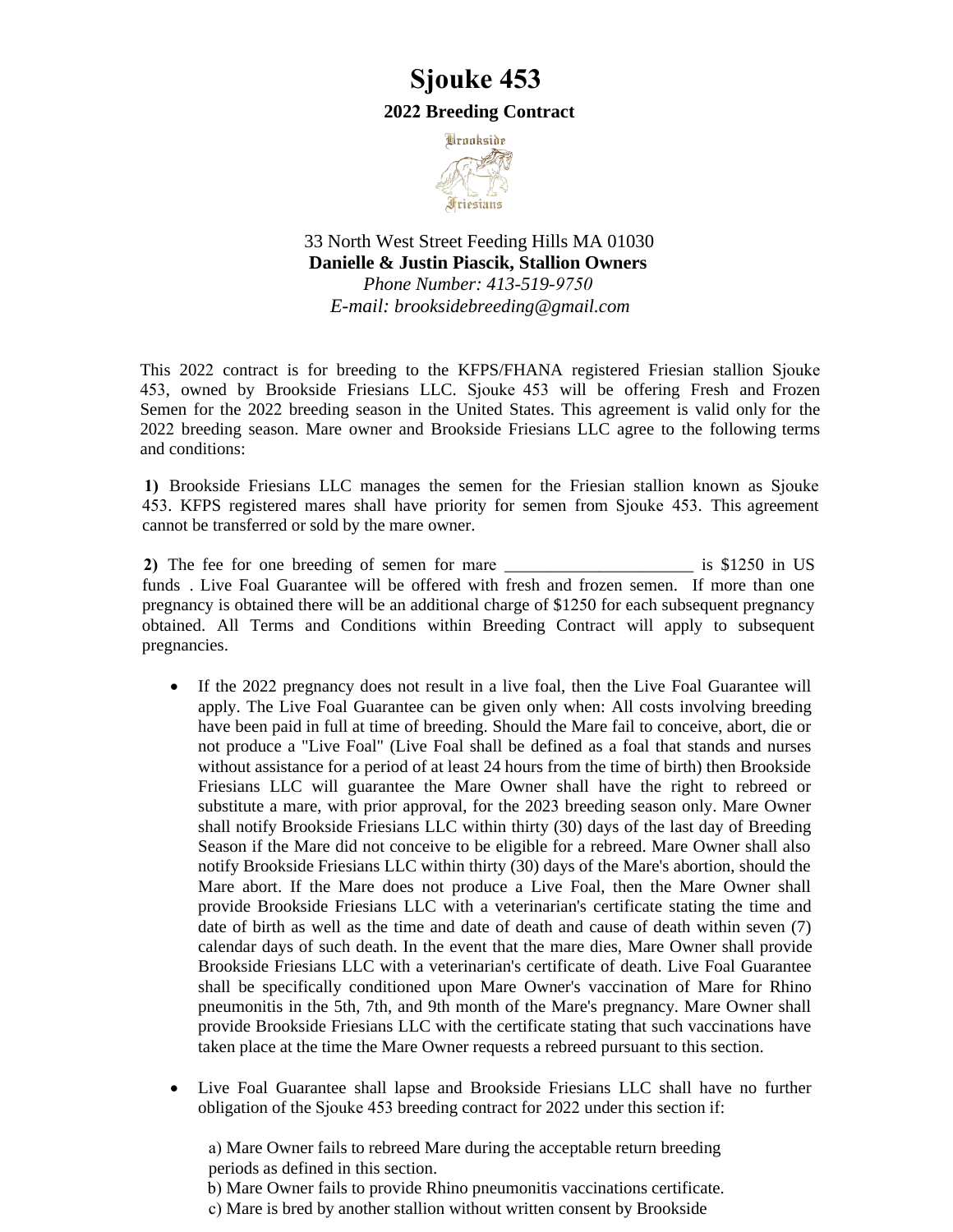Friesians LLC.

- d) Mare is substituted with another mare without written consent by Brookside Friesians LLC.
- e) Mare fails to conceive, aborts or dies and Mare Owner fails to notify Brookside Friesians LLC as defined in this section.
- f) Foal dies due to lack of supervision or proper facilities during birthing process.
- g) Foal dies due to any negligent act of the Mare Owner or Mare Owners agent.

2a) The fresh and/or frozen semen being offered for 2022 will be collected upon request. Frozen semen was collected by New England Breeders Service August 2020.

2b) There are 8 straws per dose as determined by New England Breeders Service after each collection. This is done by thawing one sample straw from each collection and analyzing the % motility of the thawed semen. Each dose shipped will contain the correct number of straws (hence the correct number of motile sperm upon thawing) required for one insemination.

**3)** If semen is used for a mare not provided in this agreement you must immediately inform Brookside Friesians LLC. An additional charge of \$1250 for each subsequent pregnancy will be due.

**4)** No semen will be shipped by Brookside Friesians LLC without mare owner providing us with a signed contract and payment in full OR a payment plan signed. Contract and Semen shipping form must be received in its entirety at least 24 hours prior to semen order.

**5)** Requests for semen are to be made to Brookside Stallion Station. Brookside is open 5 days a week. Mare owner is responsible for all costs related to collection. Orders canceled after stallion has been collected will be billed in full.

**6)** Brookside Friesians LLC assumes no responsibility for the loss of semen or semen viability caused by the carrier (FedEx).

**7)** A fee of \$375 for Collection and Shipping within the USA will be charged to the mare owner as a separate charge for each shipment ordered. Please inquire for current shipping and permit costs, additional fees are applicable for shipping to Canada.

**8)** FOR ON-SITE BREEDINGS: Reproductive services are available at Brookside Friesians Stallion Station for a flat, all inclusive fee. Please contact BSF for breeding and boarding prices.

**9)** Mare shall be of healthy and sound breeding condition. A veterinarian health certificate and uterine culture and biopsy are recommended on all but maiden mares. All guest mares must be vaccinated for Tetanus, Encephalomylelitis (Eastern and Western), Equine Influenza, Rhino, West Nile and Potomac Horse Fever and dewormed prior to arrival on farm. Recent coggins required. **Please note that a significantly overweight or underweight mare is difficult to get in foal. Therefore, it is recommended that mare owners address body weight issues prior to breeding their mares.**

**10)** Brookside Friesians LLC cannot be held responsible in any way for any illness or injury to a mare or to any other horse due to breeding to Sjouke 453, nor for a mare's failure to conceive. It is understood that the breeding farm, its employees, veterinarians, and guests shall not be liable for any injury, escape, disability, or death of any horse on its premises. The mare owner, whose horse(s) are under the care of the breeder, will not be liable or responsible for any damage, injury or death to the breeding farm employees, veterinarians, or other animals in the care of the breeder, whether or not caused by his horse. Under Massachusetts law an equine professional is not liable for an injury or the death of a participant in equine activities resulting from the inherent risks of equine activities.

**11)**Semen that is leftover from a successful pregnancy is **strictly prohibited** from being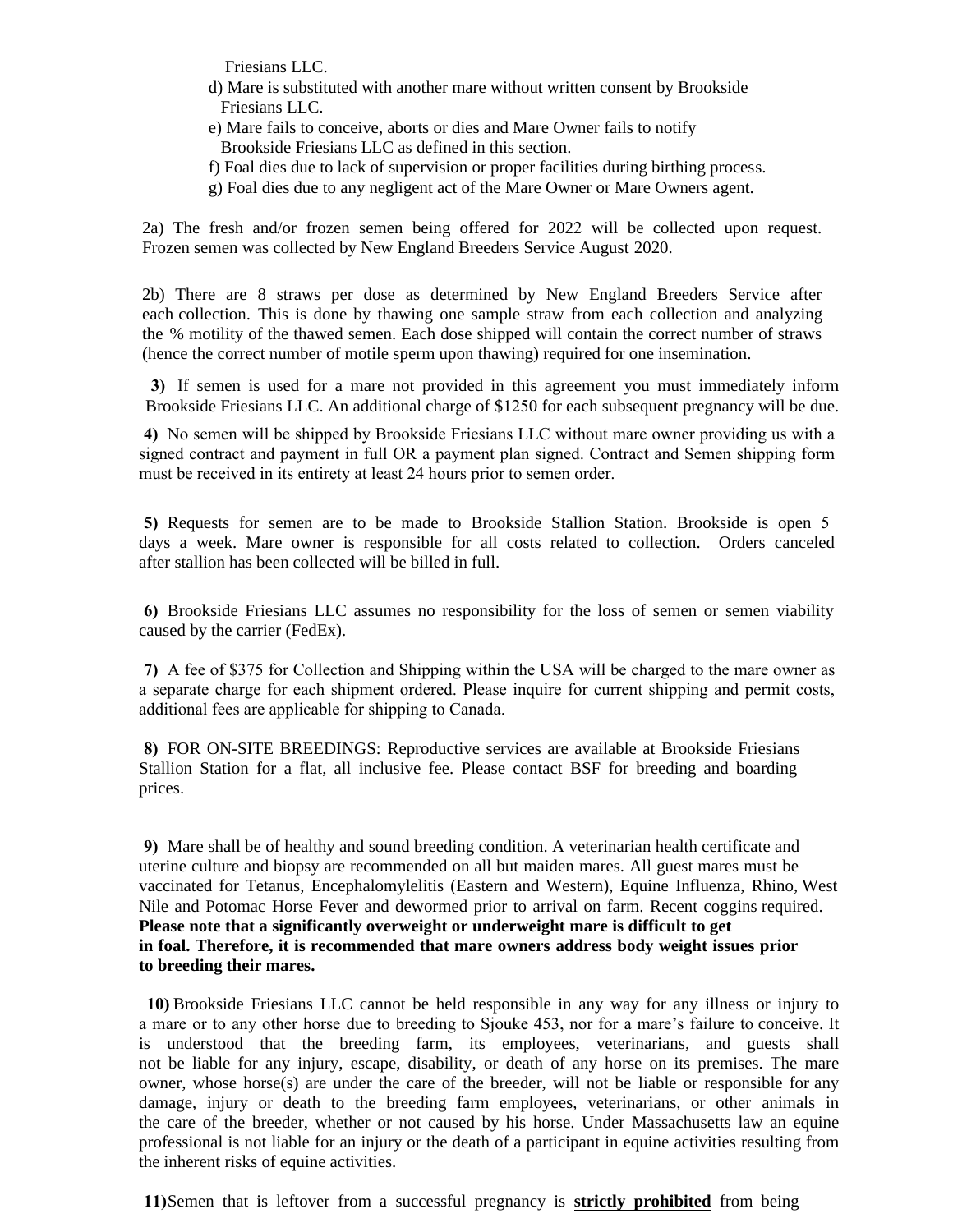resold. Semen that is found to be resold is subject to legal proceedings, including but not limited to all legal costs incurred by Brookside Friesians LLC.

**12)** Birth announcements for 2023 foals are to be recorded. You must inform Brookside Friesians LLC of your breeding dates and confirmed pregnancies. KFPS registered mares for 2023 foals are to be recorded on line via the KFPS website using your KFPS log in and Password.

**13)** The laws of the State of Massachusetts govern this contract. The parties each consent to jurisdiction in the State of Massachusetts and venue in any Federal or State court in Hampden County, Massachusetts, for any lawsuit arising out of this Agreement, and they waive any and all rights to contest such jurisdiction and venue, and any objection that such county is not convenient.

**14)** DEATH, UNFITNESS OR SALE OF THE STALLION. The fees paid or incurred under this Agreement are nonrefundable except as provided in this Section with respect to the death, unfitness or sale of the Stallion. If the Stallion should die, be sold by the Farm or otherwise become unfit for service before Brookside Friesians LLC makes any shipment of semen, then this Agreement shall automatically terminate and Brookside Friesians LLC shall refund to Purchaser all fees paid hereunder within forty-five (45) days. Brookside Friesians LLC will make every available effort to replace the semen order with another suitable stallion, if desired by the Purchaser. If another stallion is not available, the order will terminate and be refunded to Purchaser, if Purchaser has not received any semen prior. Should Purchaser be requesting semen within Live Foal Guarantee, semen can be replaced with any available stallion. Refunds will not be available if Purchaser has already received semen prior to Stallion becoming unavailable for any reason.

**15)** Mare owner acknowledges full agreement with this breeding contract by signing and returning this contract to Brookside Friesians. Mailed, faxed and emailed signed copies are all acceptable and binding.

**16)** All accounts are payable in U.S. dollars. Bounced check fee is \$35.00 per occurrence. Please fill out all mare and owner information and return this contract to Brookside Friesians LLC. Be sure to make a copy for your records.

Danielle A. Piascik

Brookside Friesians, LLC Danielle Piascik, Manager Mare Owner

**Brookside Stallion Station Semen Request & Shipping Form Please note all collections require at least one day notice**

| Stallion: Sjouke 453                  |                                                                                       |
|---------------------------------------|---------------------------------------------------------------------------------------|
| Shipping info for semen               | (check here)<br>Semen for Pick Up ________                                            |
| If Required, Delivery needed on:      |                                                                                       |
|                                       | Monday _____ Tuesday _____ Wednesday _____ Thursday _____ Friday _____ Saturday _____ |
| If shipping is different than billing |                                                                                       |
| Name:                                 |                                                                                       |
| Address:                              |                                                                                       |
| Phone #:                              | Email:                                                                                |